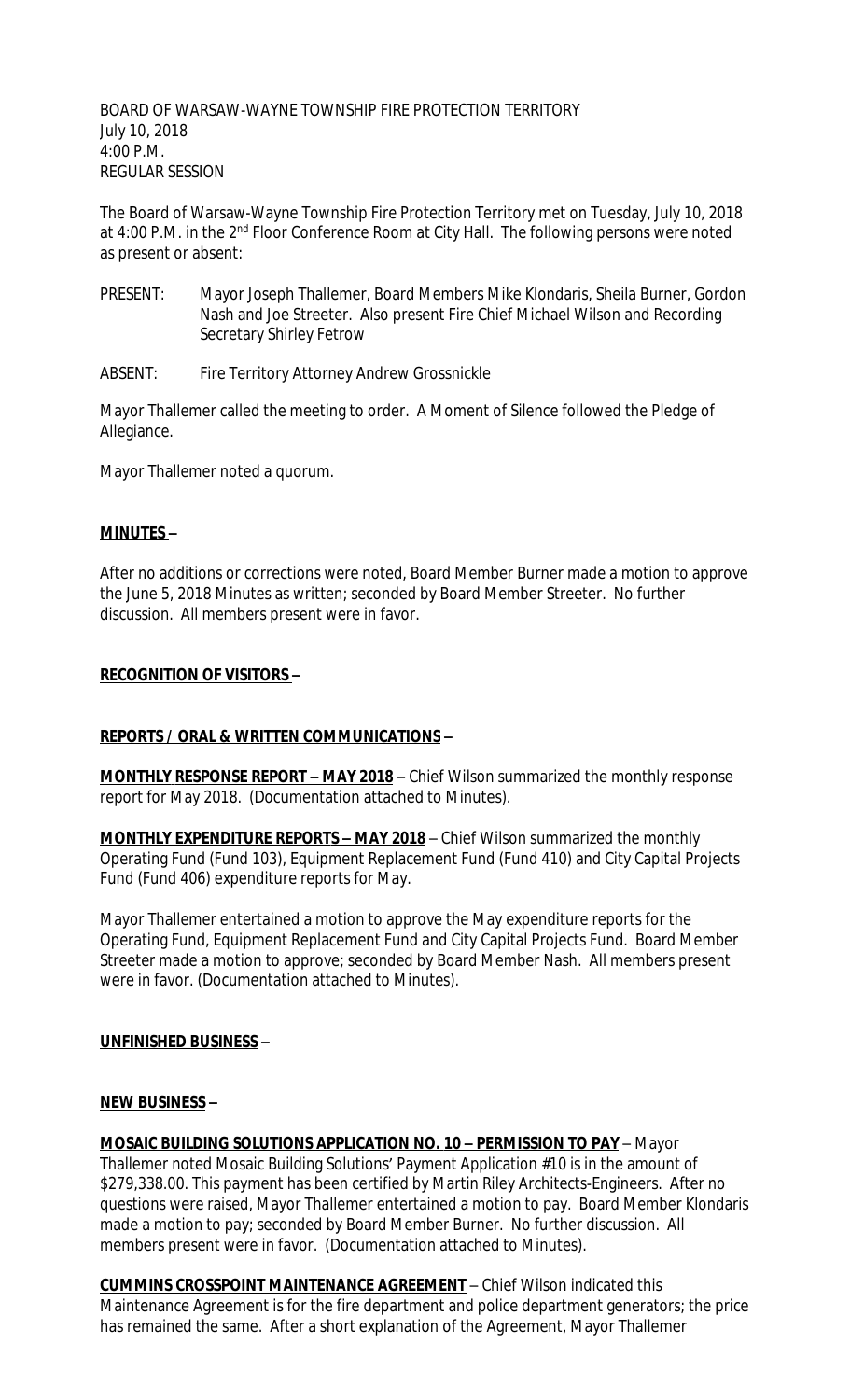entertained a motion to approve. Board Member Burner made a motion to approve; seconded by Board Member Streeter. No further discussion. All members present were in favor. (Documentation attached to Minutes).

**NFPA EDUCATION SCHOLARSHIP – MAX KINSEY – PERMISSION TO APPLY** – Chief Wilson explained that the NFPA Education Division has scholarships available through the Department of Homeland Security to pay for firefighters to go to schools. This class was recommended because of, not only wild land fires, but grass fires and brush fires and how they spread to structures. Chief Wilson indicated if awarded all expenses for the class will be paid for. Expenses includes the seminar registration, travel, meals and lodging. Mayor Thallemer entertained a motion to approve. Board Member Burner made a motion; seconded by Board Member Klondaris. No further discussion. All members present were in favor. (Documentation attached to Minutes).

**2019 BUDGET FOR REVIEW** – Mayor Thallemer noted he has met with Chief Wilson and reviewed the proposed 2019 budget. Chief Wilson indicated the budget will be presented to the City Council in August. Mayor Thallemer stated the Wage Committee has instructed Department Heads to put in a 4% wage increase in the total wages. These are not individual increases; 2% will be a cost of living adjustment and 2% will be to potentially even out areas where there are inequities. The budget also reflects changes in the part-time program to address vacations, training and an additional full-time position. The part-time firefighters will alleviate the need for an additional full-time firefighter in 2019 and reduce call-backs for fulltime firefighters. Mayor Thallemer stated the medical insurance renewal is assumed to be a 15% increase. This is budgeted high knowing the past history of medical inflation and not knowing what the renewal rate will be until September or October.

In the Equipment Replacement Fund Chief Wilson noted the budget supports the replacement of Squad 13-4 at an estimated cost of \$750,000. Squad 13-4 would roll back as a reserve and would go back in service when an engine goes down for maintenance.

Mayor Thallemer indicated the Fire Pension Fund is statutory.

Chief Wilson explained that the Hazardous Materials Fund was established and is used when hazardous spills occur and companies are billed for the fire department's service.

Mayor Thallemer asked the Board Members to consider the budgets and be prepared to vote at next month's meeting. If members have any questions, they are to contact Mayor Thallemer or Chief Wilson prior to the August 7<sup>th</sup> meeting. Mayor Thallemer entertained a motion to table approval of the budgets until the August meeting. Board Member Klondaris made the motion; seconded by Board Member Nash. No further discussion. All members present were in favor. (Documentation attached to Minutes).

# **TRAVEL REQUESTS** –

No questions were raised after Board Members reviewed the travel requests. Mayor Thallemer entertained a motion to approve the travel requests. Board Member Nash made a motion to approve; seconded by Board Member Burner. No further discussion. All members present were in favor. (Documentation attached to Minutes).

# **OTHER MATTERS THAT MAY COME BEFORE THE BOARD –**

Chief Wilson handed out invitations for the Friends and Family Night at Station 3 taking place on Tuesday, July 31st from 5:00 PM to 7:00 PM. Chief Wilson also handed out a draft for the Station 3 opening ceremony on August 4<sup>th</sup>.

Chief Wilson stated that Lutheran EMS's real estate agent has been in contact with him. They are working on a draft to pay a lease/rental fee for a portion of the living quarters, the two bedrooms and an ambulance on the apparatus floor. Chief Wilson stated that Lutheran EMS